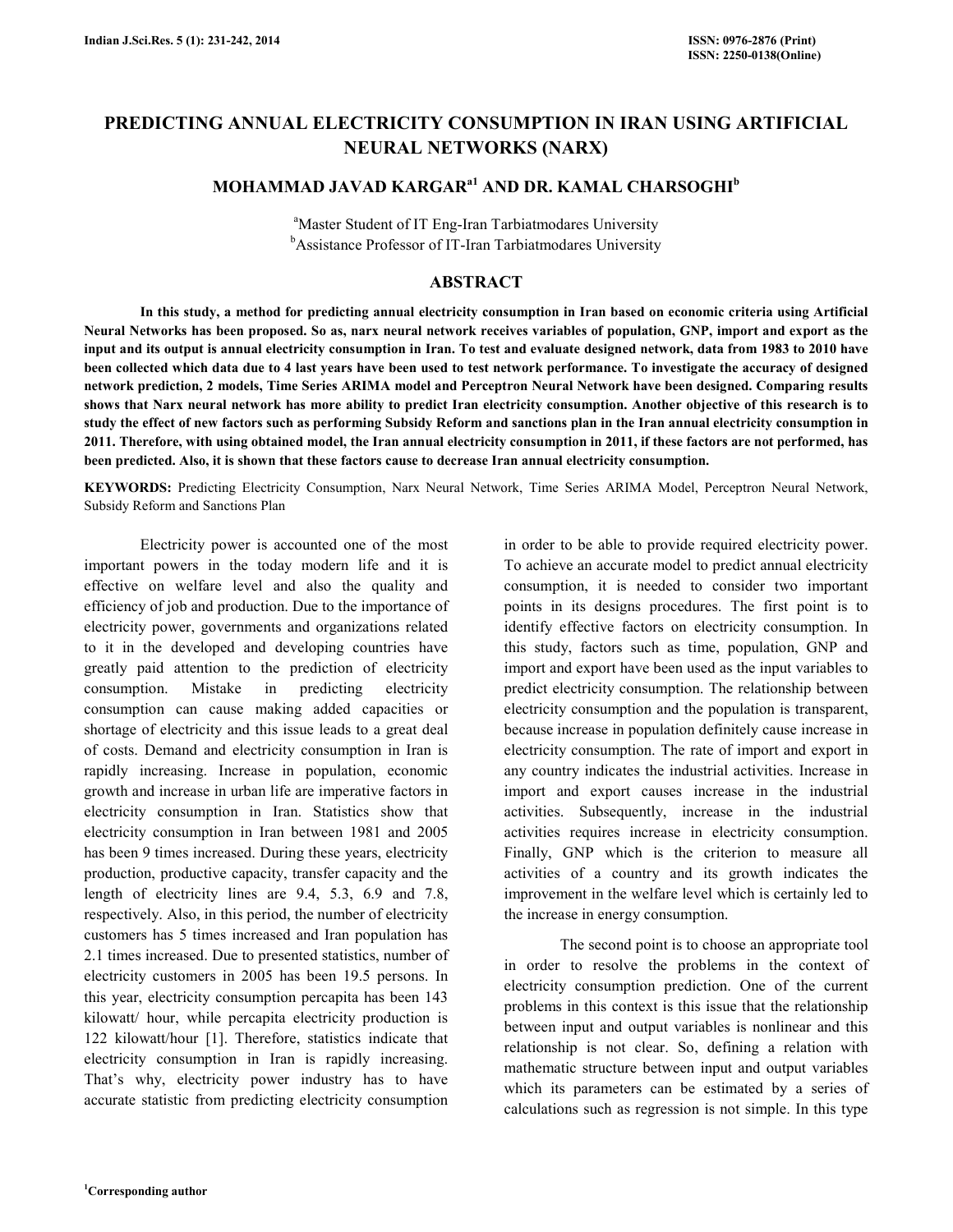of issues, tools like Artificial Neural Networks which can determine such nonlinear relations with any desirable accuracy, are used. To predict, different methods like Artificial Neural Networks [2, 3 and 4], time series [3], fuzzy logic [5, 6], genetic algorithm [7], regression [8] and other methods have been used. Artificial Neural Networks has various applications in modeling and nonlinear systems simulation. One of the most useful and considerable aspects of Artificial Neural Networks is to apply them to predict. Due to complicated and nonlinear mapping between a series of inputs and outputs, many researches in the context of short-term prediction of consumption like hourly and daily prediction [9, 11], the middle-term prediction of power consumption [3, 7, 10 and 12] and also long-term power consumption prediction [4, 13, 14] have been done using them. In the most of conducted researches in this context, Multilayer Perceptron Neural Network has been sued. One of the innovations of this study is to use Narx Neural Network. Narx is the new neural network which is applied in prediction of time series. Also, in the studies which have been done in the context of middle-term and long-term electricity consumption prediction, parameters such as population, GNP and import and export have been less used. In the [15] paper, it has been shown that using these parameters improve the results of electricity consumption prediction in the middle-term and long-term domain. In the following and the second part of the conducted studies, the predicting annual electricity consumption in Iran using neural networks will be reviewed. Proposed algorithm in this study to predict annual electricity consumption in Iran and sued methods will be described in the third pert. Then, in the fourth part, implementation of proposed method to predict electricity consumption will be expressed. Evaluating and comparing proposed method with Time Series ARIMA model and Perceptron Neural Network will be presented in the fifth part. In following, the annual electricity consumption in Iran in 2011 will be predicted and it is compared with the real values. Ultimately, research's conclusions have been brought in the seventh part.

## LITERATURE REVIEW OF PREDICTING ANNUAL ELECTRICITY CONSUMPTION IN IRAN USING ARTIFICIAL NEURAL **NETWORKS**

 Paper [7] has proposed a basis based on genetic algorithm and neural networks to predict electricity consumption. In this study, the proposed method to predict Iran annual electricity consumption has been implemented in the agriculture part. Data between 1981 and 2005 for training data and data between 2005 and 2008 have been used to test proposed model. Presented results in this study indicate that compared with regression methods, neural network has shown the better performance. Paper [3] has proposed a mode for predicting annual electricity consumption in Iran based on Neural Networks. In this study, monthly data of electricity consumption from 1994 to 2001 have been used and the last 12 data have been used for testing data. Perceptron Neural Network with 1-6-16-12 architecture has been selected as the best network and data relevant to the recent 12 months have been determined as the input data for the network. Ultimately, regression analysis method has been used to compare proposed method with the real data and data obtained from regression and presented results in this study show that prediction with neural network is more accurate.

 Paper [4] has proposed a method based on neural networks to predict Iran annual electricity consumption in the industry sector. In this paper, to predict, criteria such as electricity cost, consumer numbers, weighted average price of fossil fuels, added value and the severity of electricity cost. Also, data relevant to the 1979 to 2003 have been used. Data from the 4 last years have been considered as the testing data. Comparing results obtained from proposed model with the real data and regression methods indicate better performance of neural networks.

 In paper [12], prediction of annual electricity consumption in Iran has been done using neural networks. To compare it, neural network methods with simulated data and ARIMA method have been used. To implement the proposed method, monthly electricity consumption data in Iran from 1994 to 2005 have been used. In this paper, Perceptron Neural Network with 1-2-3 architecture has been used. Input data to the network includes data relevant to the previous 2 months and electricity consumption in the similar month of the last year. To comparison between proposed method with the real data and other methods indicates the superiority of neural networks.

 Paper [6] has used a neural network with fuzzy inference engine to predict Iran monthly electricity consumption. Proposed method is able to identify the uncertainty and complexities of data, because the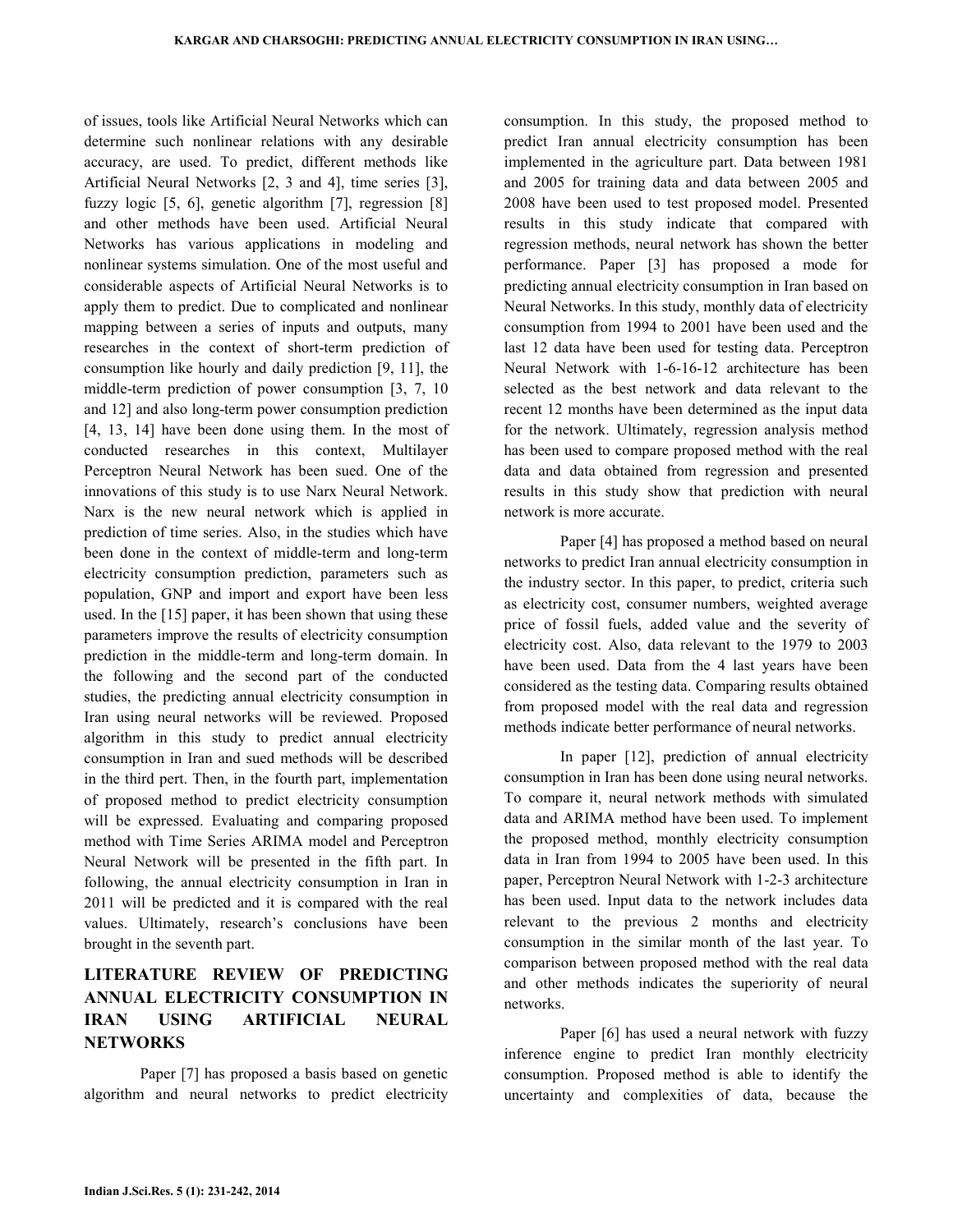proposed method has exploited a combination of fuzzy logic and neural network. Data relevant to the Iran monthly electricity consumption from 1995 to 2005 have been used to implement the proposed model. To validate the model, the best ARIMA model, genetic algorithm and Perceptron Neural Network have been obtained. Comparing the proposed method with these methods indicate the better performance of neural network with fuzzy inference engine to predict Iran monthly electricity consumption.

 Paper [16] has presented the combination method based on artificial neural networks, Principal Component Analysis (PCA), Data Envelopment Analysis(DEA) and variance analysis to predict monthly electricity consumption. In the proposed method in this paper, for the different methods of pre-processing and post-processing of data, different Perceptron Neural Networks have been designed. Then, performance of each network has been investigated using DEA method. Also in this paper, Principal Component Analysis (PCA) has been sued to choose the best input data. To implement the proposed method, the monthly electricity consumption data from 1992 to 2004 were used. The comparison between the proposed method and genetic algorithm methods, fuzzy regression, neural networks and neural networks with fuzzy interference engine has shown that the proposed method has presented the better results.

## GENERAL TREND OF PROPOSED ALGORITHM

 According to the aforementioned factors, in the current study, we intend to propose a model for predicting middle-term electricity consumption in order to perform required programming for providing electricity power based on that model. Also, one of the objectives we are following in this study is to investigate the effect of issues in 2011 such as the effect of Subsidy Reform project on the increase or decrease in electricity consumption. So as to investigate it, the real electricity consumption in 2011 has compared with estimated value by the proposed model in order to determine the increase and decrease in electricity consumption due to issues in 2011 such as Subsidy Reform project.

 In this study, to predict electricity consumption, 3 methods of Narx Neural Network, Time Series ARIMA Model and Perceptron Neural Network have been used. So as, for 2 models of neural networks, data from population, GNP, import and export are considered as the

effective factors on the electricity consumption. These data were collected from 1983 to 2010. For time series, also data relevant to the electricity consumption between 1985 and 2010 were used. Then, optima parameters for each model are estimated using current data in order to obtain the best prediction for each model. To determine this issue that the prediction of which method is closer to the real data, variance analysis is used to test the equity of means of values predicted by models and real data. If the null hypothesis was rejected in variance analysis test, we would take an advantage of Duncan's multiple range test to determine this point that results obtained from which method is closer to the real data. Otherwise, a model that has the least Mean Absolute Percentage Error (MAPE) is chosen as the best model.

### Narx neural system

 Simple Recursive Neural Networks are the kind of Recursive Neural Networks which are similar to the leading networks, but they have the low number of Local / Global backward loops in their architecture. Leading networks like Perceptron Neural Network can be applied in solving problems related to the time series prediction with inserting delayed inputs. This set of networks is called neural networks with time delay which can be easily become Simple Recursive Neural Networks with returning the output neurons of hidden layers and output to the input layer which are known element and Jordan neural networks, respectively. It is important to mention that while the leading neural networks with time delay are applied for the long-term predictions, these networks ultimately will act like Recursive Neural Networks which need a loop to insert output values of network in each step into the next input of network [17].These kinds of networks are usually educated by the back-propagation algorithm based on the gradient, but educating these networks is so hard when there is the long-term time dependency between inputs and outputs [18]. Some of the researchers announced that educating networks by gradient decrease algorithms for such time dependency is more effective in the set of Recursive Neural Networks which is called nonlinear networks with external input (Narx) compared with leading Recursive Neural Networks. Because the input axis of these networks has two time delay lines: A: time delay for all inputs B- time delay for the network outputs [19].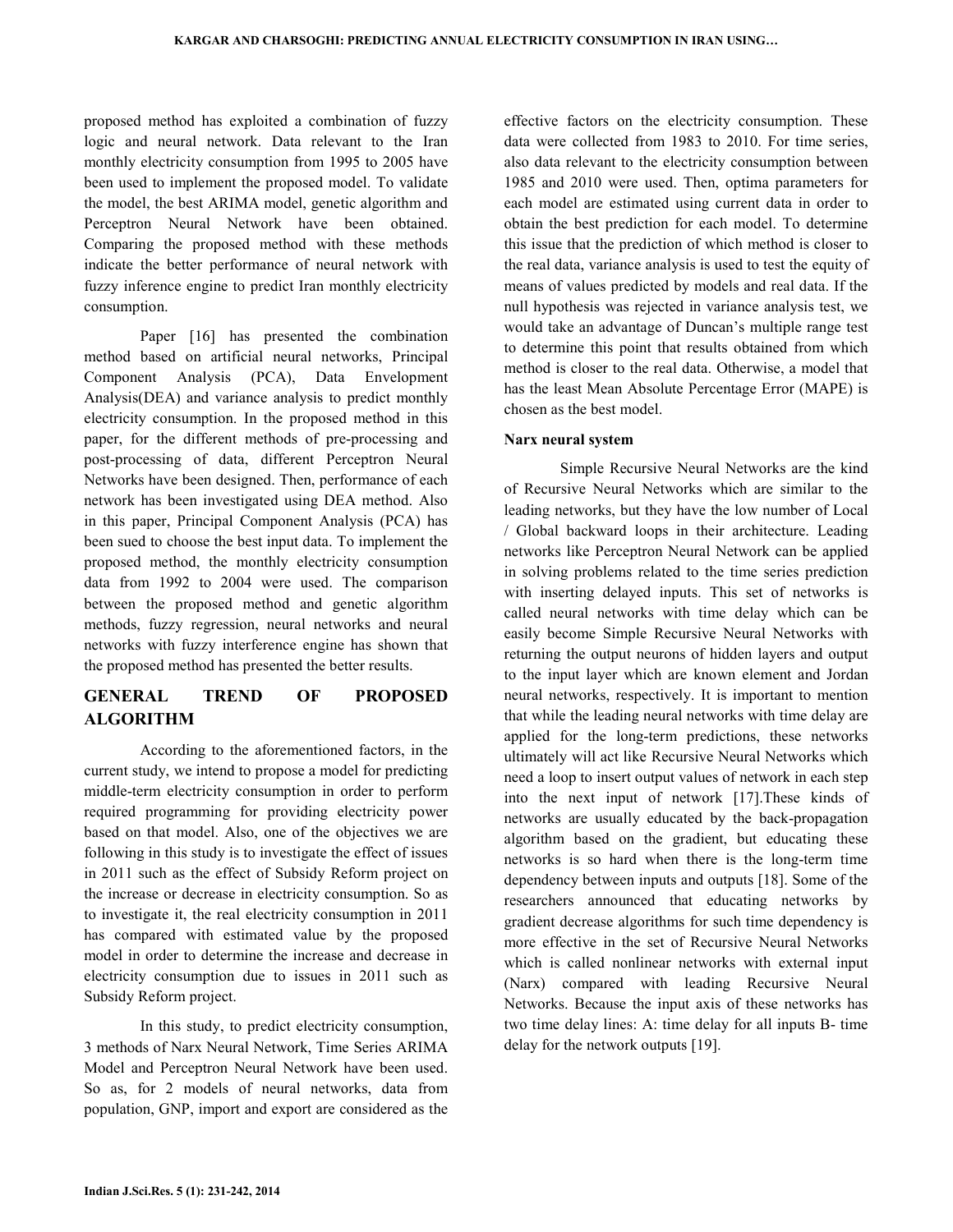Narxneural network is a kind of nonlinear time discontinuous systems which is mathematically shown as the (1) relation [20]:

$$
y(n+1)=f[y(n),...,y(n-d_y+1) ,u(n),u(n-1),...,u(n-d_u+1)]
$$

$$
(1)
$$

 u(n)∈R and y(n)∈R indicate the inputs and outputs of network in discontinuous time, respectively. .  $d_u \geq$  and  $d_y \geq 1$  or  $d_u \leq d_y$  indicates the time delay in inputs and outputs, respectively. Squeezed form of above relation would be as following:

$$
y(n+1)=f[y(n);u(n)]\tag{2}
$$

 y(n) and u(n)vectors indicate input and output vectors.

 In the general sense, there are 2 underlying forms of Narx network:

A- Series – parallel: we use this sense when we intend to do one-stage prediction. In this network, the next time stage prediction is done by real values of before time stages. in another words, the real output values ofbefore time stages are inserted into the network as the input vector which its mathematic form is as the following relation (3):

y  $\Box(n+1)=f$   $\Box[y_sp$   $(n);u(n)]=f$   $\Box(y(n),...,y(n-1))$ d  $y+1;u(n),u(n-1),...,u(n-d_1+1)$  (3)

 This network architecture is also brought in the figure 1.



Figure 1: Narx network architecture (parallel-series)

B- Parallel: when we intend to do multistage prediction, this mode of network is being used which its architecture has been brought in the fig 2. In this case, prediction in each stage is being done based on outputs estimated by network in the previous stage. It means that to predict in any stage, network outputs in the previous stage is given to the network as the input data which its mathematic form is like the relation (4):

$$
y \Box(n+1)=f \Box [y \ p (n);u(n)]=f \Box [y \Box(n),...,y \Box(n-1)+1);u(n),u(n-1),...,u(n-d_1+1)] \qquad (4)
$$

 Narx neural network has two senses: parallelseries and series which are respectively used for one and multi stage prediction. So as in the series-parallel, the real output values in each stage is given to the network as the input to predict the next time stage, but in the parallel stage, network has the close loop which the output values estimated by the network in each stage is given to the network as the input to predict the next time stage. So in this research, first Narx neural network in series-parallel sense is taught using current data.



Figure 2: Narx network architecture (parallel)

 Then, to test network performance, we change it to the parallel sense and then prediction is done by it and network error is calculated.

#### Perceptron Neural Network

 Multi-layer feed forward neural networks and especially Multi-layer Perceptron Neural Networks are the most common artificial neural network. These networks with having the sufficient number of layers and number of neurons in their layers are capable to estimate each non linear mapping with disable estimation. Many networks have been recommended to be used in the prediction, but this network is the most successful and public network in the prediction [4]. General form of Perceptron Networks has 3 layers: input layer, latent layer and output layer. Input and output layers indicate the input and output variables of the model, respectively. Between these 2 layers, there are one or more latent layers which network ability in learning nonlinear relations between inputs and outputs is dependent on them. Data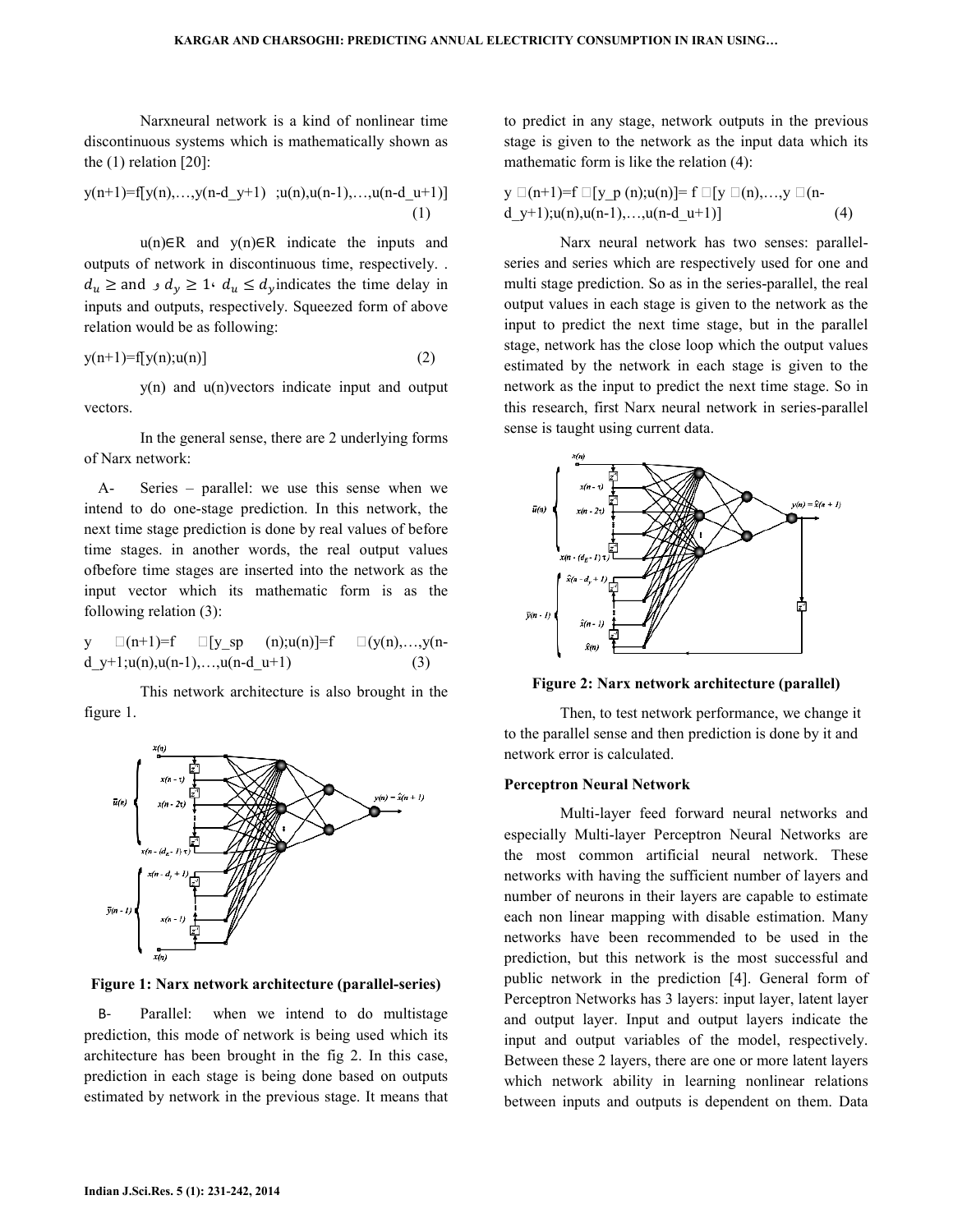process in this network is in leading form and toward the output layer. General structure of this network has been brought in the fig 3. This network architecture is in this form: the input of each neuron is only form neurons of previous layers each neuron is connected to the next layer's neurons and has the complete connection. Each neuron can have the in dependent bias. Mathematic form of Perceptron network is as following:



Figure 3: Perceptron neural network architecture

$$
y_{-}t = \alpha_{-}0 + \sum_{j=1}^{n} \alpha_{j} f\left(\sum_{i=1}^{m} \beta_{ij} y_{t-i} + \beta_{-}0 j\right) + \varepsilon_{t}
$$
 (5)

 M is number of neurons of input layer, n is number of neurons of latent layer and f is Conversion function of neurons of latent layer.  $\{\alpha_j, j = 0, 1, ..., n\}$  is the scale vector of neurons of latent and output layerand  ${\beta_i, i=1,2,...,m; j=0,1,...,n}$  is the scale vector of neurons between input and latent layers. Also,  $\alpha_0$  and  $\beta_0$  are the bias values which are constant and equal to 1. The most useful and desirable learning principle of perceptron networks is the Error back propagation algorithm which is considered as one of the learning methods with observation. In this method, primary values of all network scales are accidentally done. Then, the set of training data are given to the network and network outputs is compared with the real data. Now, if there is any difference between network outputs and the real data, network error is calculated and network scales are corrected using obtained error in order to minimize the Sum Squared Error (SSE) between network outputs and the real data [12].

 Neural networks architecture is one of the underlying issues in different studies and is dependent on various factors which are:

- A) Number of latent layers and their neurons.
- B) Activation functions of latent and output layers.
- C) Network learning algorithm.

Fundamentally, to design the network architecture, aforementioned factors are explained using trial and error method and the network with the least SSE is chosen as the best network.

#### ARIMA model

 Box and Jenkins [22] have developed a method which its principals are based on a broad area of prediction models for the time series. This method chooses his model among a set of models which are called ARIMA and with the systematic method. The future values of a linear function variable are from the various past observations and random errors. ARIMA mathematic model is as (6) relation:



L is the operator which is defined as  $L^k y_t =$  $y_{t-k}$  and  $\varepsilon_t$  is the prediction error which has the zero mean and constant variance. This relation is popularized as  $ARIMA(p,q)$  which p and q indicatereturn parameters and moving average, respectively. These models and tools used in are merely applied in static time series. So, before analyzing a non-static time series by this model, it has to become a static series using differentiation methods.

 ARIMA model is being made through 3 stages: At the first step, some of models among the generic group of ARIMA models based on the relevant criteria, without specific rules and based on the judgment and experience of the analyst are identified which generally to identify the kind and the rank of model, charts of Autocorrelation function and Partial autocorrelation function are being used. To measure stagnation and eliminating trend, generalized Dickey - Fuller test is being used. At the second step, parameters of identified models are estimated and tested which in this study; linear least squares method has been used. To choose the best model, Akaike information criteria and Schwarz Information Criterion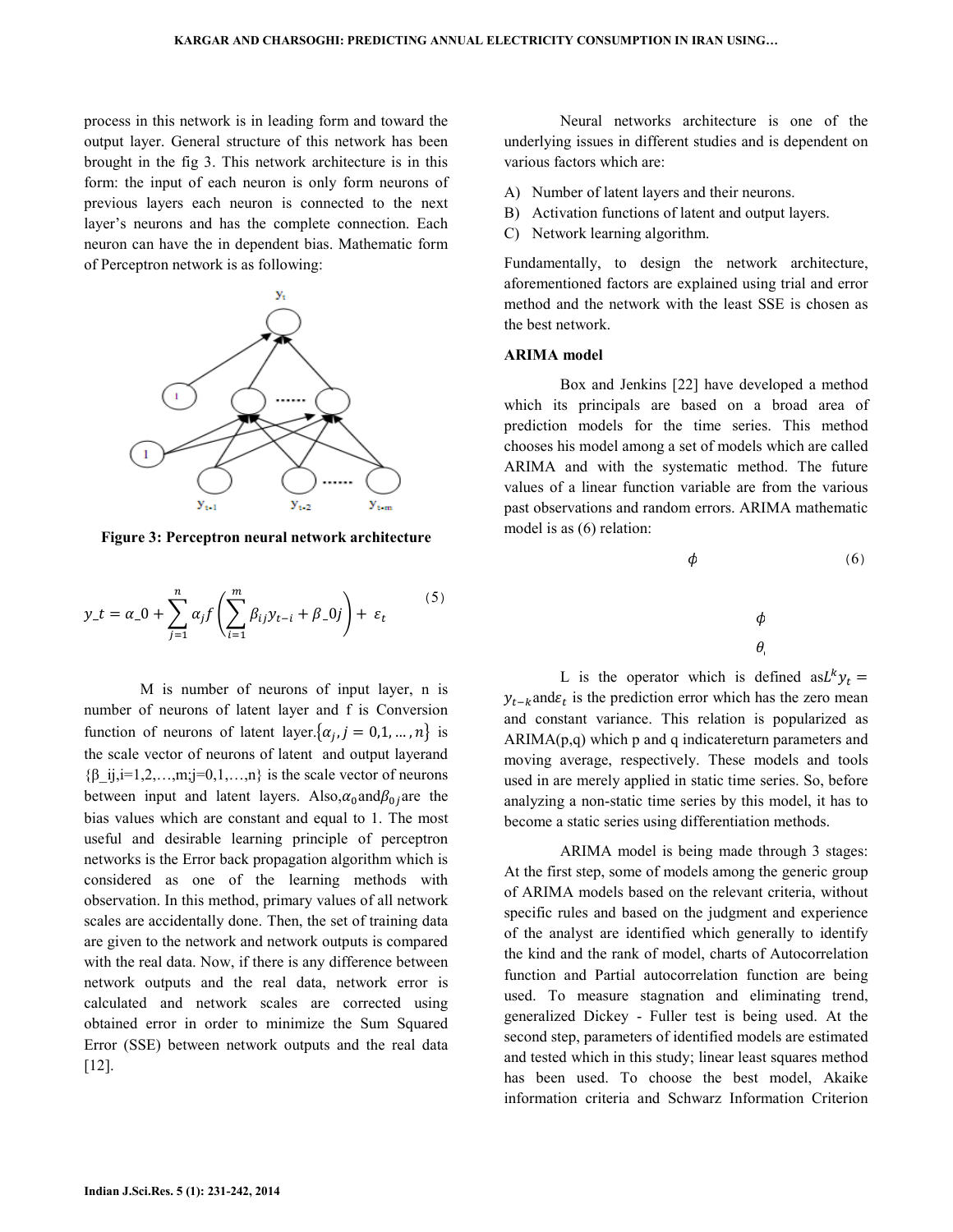are taken advantage. The third step is the reviewing recognition phase model (residuals test). In this step, efficiency (check the studied random model errors) is measured. In this study, Ljung-Box test is being used. If the estimated model is not efficient, another model is chosen. Ultimately, after recognition the best model, we use it to predict the future values of time series.

#### Data preprocessing

 In some cases, if it was the appropriate process over the data inputted in network and the values of goals according to it, an appropriate conversion (preprocessing) would be happen. Network shows the better performance. So that, after conversion on the data and network training with converted data, each time it is needed to insert new data into the network like testing data, performed conversion have to be done over these data again or data are re-scaled. Different conversions in different researches have been proposed, but since the input data in this study have different scales, it is needed to use a method to re-scale the input data. So following conversions are being used:

#### Linear normalization of data in[L,H] distance

 In this method, a conversion will happen over input data which are located in[L, H] distance. This action is done using relation (7):

$$
X_n = (X_i - X_{\text{min}})/(X_{\text{max}} - X_{\text{min}}) * (H - L) + L, i = 1, 2, ..., N
$$
\n(7)

In this relation,  $X_i$  is the real value of network input and  $X_n$  is the normalized form corresponding to it. $X_{min}$  and  $X_{max}$  are the minimum and the maximum values of  $X_i$ s, respectively.

## Standard normalization of data to the zero mean and 1 standard deviance

 This normalization method has many usages in the statistic which is obtained using data difference from mean and dividing it into standard deviance:

$$
X \hspace{1.6cm} (8)
$$

In this method, values less than mean have negative value; equals to mean have the zero value and more than mean have the positive value. This method will map the data in (-4, 4) distance with zero mean.

#### Logarithmically data conversion

 Logarithmically data conversion relation is as (9) relation:

$$
X_n = \log(X_t) - \log(X_{t-1})\tag{9}
$$

## PREDICTING ANNUAL ELECTRICITY CONSUMPTION IN IRAN

 This study aims to predict annual electricity consumption in Iran using population, GNP, import and export variables .so, the relation between these factors with electricity consumption has to be estimated. Fig 4 shows the general state of studied problem in this study. Since, the relationship between these factors with electricity consumption is nonlinear and vague and also to find the time dependency in electricity consumption and the effective factors on it to predict the electricity consumption in t time $\hat{y}_t$ , data related to the last year)  $x_{1,t-1}$ ,  $x_{2,t-1}$ ,  $x_{3,t-1}$ ,  $x_{4,t-1}$ ,  $y_{t-1}$  and two years ago )  $x_{1,t-2}$ ,  $x_{2,t-2}$ ,  $x_{3,t-2}$ ,  $x_{4,t-2}$ ,  $y_{t-2}$  (were used.



## Figure 4: The general state of electricity consumption prediction issue

 Annual electricity consumption in Iran between 1982 and 2010 has been collected. Also, effective factors including population, GNP, import and export in Iran in this duration have been accumulated which have been used as the network input in order to predict electricity consumptions. To investigate the network performance, data are categorized into two categories of testing and training data. Training data are used for teaching network and testing data are used to study the network performance. Fundamentally, when the data size is high, a set of testing and training data are being randomly chosen among the current data. When the data size is low, testing and training data are conveniently chosen. Also, it is needed to balance between the size of training and testing set. In this study, due to studying annual electricity consumption, the data size is not vast. Testing and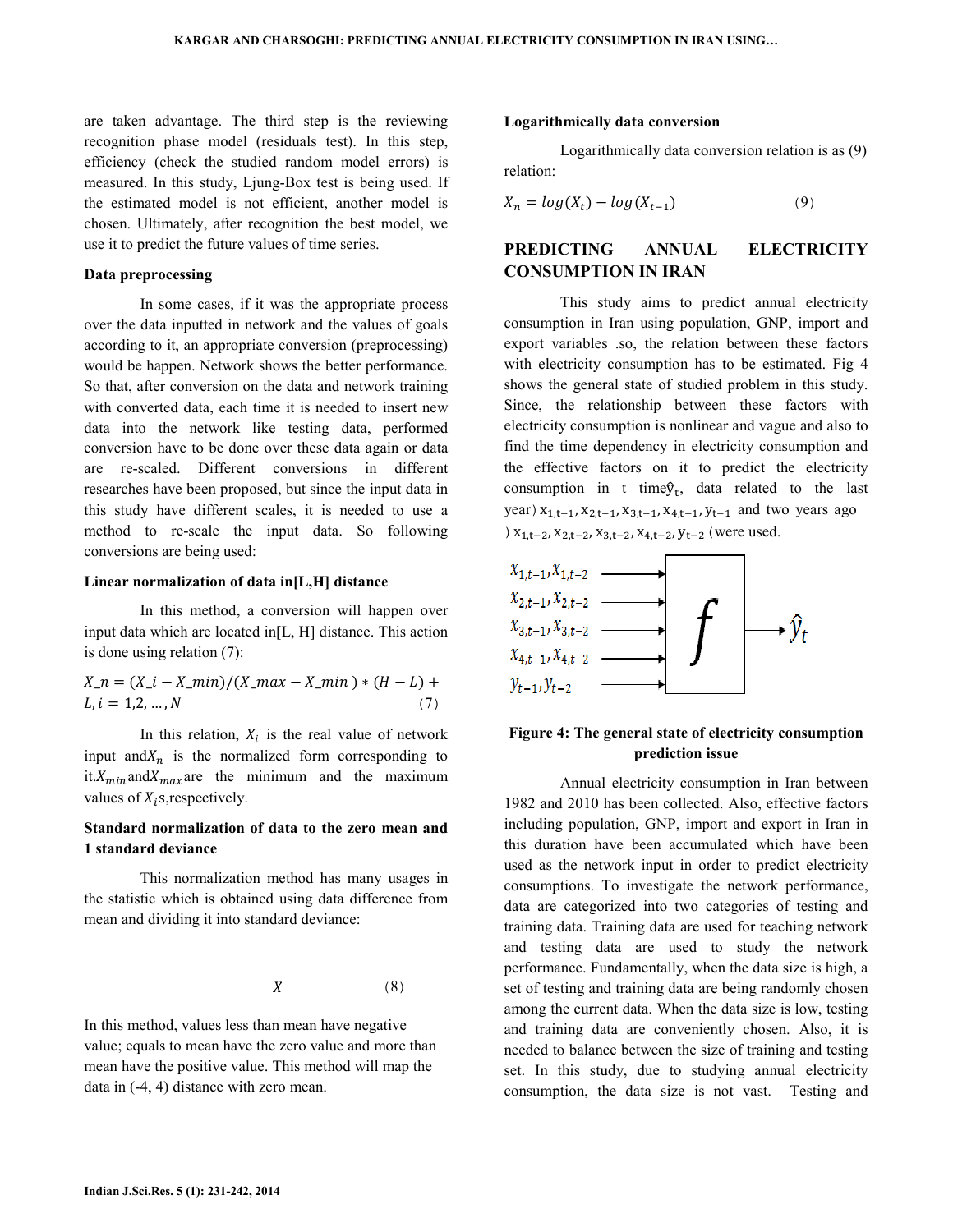training data were chosen so as data related to the 1983 to 2006 (24 years) were considered as the training data and data related to the 2007 to 1010 were considered testing data. In following, we trend to design two neural networks to predict the Iran annual electricity consumption. As it was previously expressed, 3 following factors in designing neural networks have to be determined:

#### Number of neurons and network latent layers

Activation functions of latent and output layers of network.

### Training network algorithm

So that, different Narx neural networks according to number of layers and different neurons and conversion functions were produced and error of each imprecating testing data were calculated. Also, the effect of data preprocessing on the network performance was calculated. Results obtained from the best networks have been given in table 1.To compare networks performance,

by and Mean Absolute Percentage Error were used. Increase in coefficient of determination and decrease in Mean Absolute Percentage Error shows the improvement in network performance.

training data were chosen so as data related to the 1983 to<br>
2007 coefficient of determination which are shown<br>
data related to the 2007 to 1010 were considered as the<br>
data and Mean Absolute Percentage Error were used.<br>
d With using different conversion functions for input and latent layers when hyperbolic tangent function is used for the latent layers and linear function for the output layer, the better results will be obtained. Also in different repetitions, this conclusion is reached that using more than 2 latent layers for networks causes a problem called "overall adaptation" and network is not able to testing data. Plus, to teach the network, Levenberg -Marquardt algorithm has been used. As the results show, Narx neural network with one or two neurons in the first and the second latent layer, respectively that has the hyperbolic tangent conversion function in its latent layer and linear function in its output layer is educated by Levenberg - Marquardt algorithm. Also, we came to this conclusion that logarithmical preprocessing over the input data has the least error. efficient of determination and decrease in<br>e Percentage Error shows the improvement<br>formance.<br>fferent conversion functions for input and<br>hen hyperbolic tangent function is used for<br>rs and linear function for the output lay

|                             | recating testing data were calculated. Also, the effect<br>lata preprocessing on the network performance was<br>ulated. Results obtained from the best networks have<br>n given in table 1. To compare networks performance, |                                                                     | hyperbolic tangent conversion function in its latent layer<br>and linear function in its output layer is educated by<br>Levenberg - Marquardt algorithm. Also, we came to this<br>conclusion that logarithmical preprocessing over the input<br>data has the least error. |                                      |                              |
|-----------------------------|------------------------------------------------------------------------------------------------------------------------------------------------------------------------------------------------------------------------------|---------------------------------------------------------------------|---------------------------------------------------------------------------------------------------------------------------------------------------------------------------------------------------------------------------------------------------------------------------|--------------------------------------|------------------------------|
|                             |                                                                                                                                                                                                                              | Table 1: Results obtained from Narx neural network<br>Preprocessing |                                                                                                                                                                                                                                                                           | <b>Number of neurons</b>             |                              |
| Logarithmical<br>conversion | <b>Standard</b><br>conversion                                                                                                                                                                                                | <b>Linear conversion</b>                                            | <b>Standard</b>                                                                                                                                                                                                                                                           | <b>Second latent</b>                 | <b>First latent</b><br>layer |
| MAPE                        | MAPE                                                                                                                                                                                                                         | MAPE                                                                | MAPE                                                                                                                                                                                                                                                                      | layer                                |                              |
|                             |                                                                                                                                                                                                                              |                                                                     |                                                                                                                                                                                                                                                                           |                                      |                              |
|                             |                                                                                                                                                                                                                              |                                                                     |                                                                                                                                                                                                                                                                           |                                      |                              |
|                             | Figure 5 shows the predicting                                                                                                                                                                                                |                                                                     |                                                                                                                                                                                                                                                                           | At the first step, a base Perceptron |                              |

Figure 5 shows the predicting Figure 5 shows the predicting<br>annual electricity consumption in Iran using chosen network.



Figure 5: Predicting annual electricity consumption in Iran using Narx neural network

Figure 5 shows the predicting<br>
narmual electricity consumption in Iran using chosen<br>
of network is designed and then best externe<br>
Measures. So, the base network includes 4<br>
input layer (effective factors on electricity c Neural Network is designed and then the best parameters of network are obtained using trial and error and Repeated Measures. So, the base network includes 4 neurons in input layer (effective factors on electricity consumption: population, GNP, import and export) and one neuron in the output layer. Levenberg - Marquardt algorithm is used to educate network. Number of latent layers is maximum two and number of neurons for these layers is chosen the maximum 3, because more increase in neurons causes to happen overall adaptation. To design Perceptron Neural Network using trial and error, it was determined that using more than 2 latent layers for networks causes causes to happen overall adaptation. To design Perceptron<br>Neural Network using trial and error, it was determined<br>that using more than 2 latent layers for networks causes<br>overall adaptation problem and using hyperbolic tan conversion function for latent layers and linear functions for output layers will bring the best results. For Perceptron Network also, the effect of data preprocessing mport and export) and one neuron in<br>venberg - Marquardt algorithm is used<br>k. Number of latent layers is the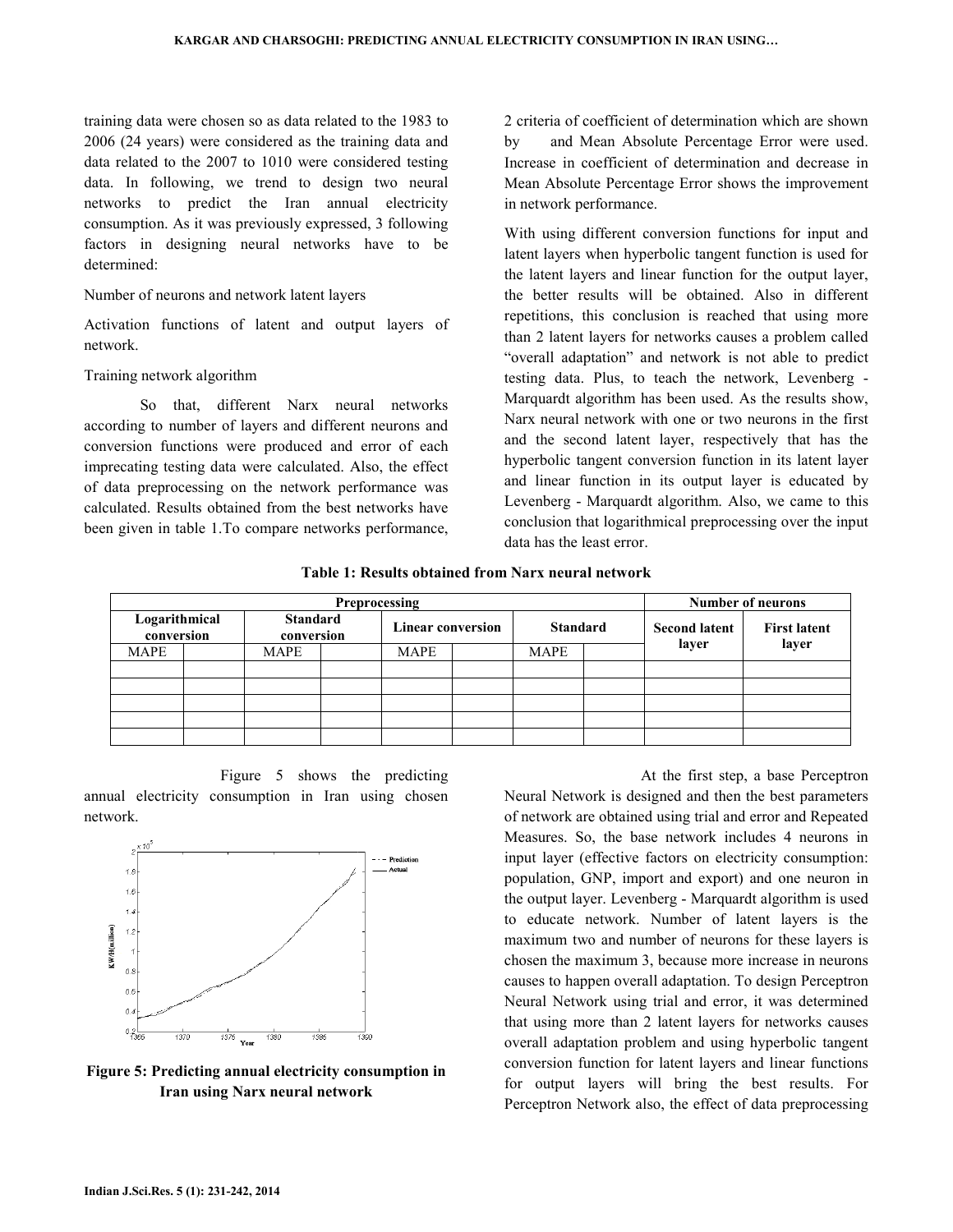on network performance and number of neurons of each latent layer was calculated. Results show that the architecture of the best Perceptron Network is as following: Two latent layers with hyperbolic tangent conversion function which each one has one neuron and its output layer has the linear conversion function, While standard normalization is applied over the input data. Also, standard normalization is applied over the input data. Also, Levenberg - Marquardt algorithm has been used to educate network. The coefficient of determination and error absolute average for this network is 94.62 and 0.0153, respectively. Fig 6 shows the predicting annual electricity consumption in Iran using Perceptron Network. on network performance and number of neurons of latent layer was calculated. Results show that architecture of the best Perceptron Network is following: Two latent layers with hyperbolic tar conversion function which each



## Figure 6: Predicting annual electricity consumption in Figure Iran using Perceptron Network

To build ARIMA model, data from Iran annual electricity consumption from 1957 to 2010 (in total 44 years) have been used. Data related to the last 9 years (2002 to 2010) are allocated as the testing rest of data are allocated to the modeling. Figure 7 shows rest of data are allocated to the modeling. Figure 7 shows the data chart related to the Iran electricity consumption. As it is clear in the fig 7, data are not clear static and has the increase trend. So, it is needed to use conversion over it. For this purpose, two differencing and logarithmic conversions are done over data. Following charts shows the data autocorrelation function with twenty intervals. ARIMA model, data from Iran annual<br>ption from 1957 to 2010 (in total 44<br>used. Data related to the last 9 years<br>e allocated as the testing data and the



# consumption from 1957 to 2010

msumption in Iran using Perceptron Network.<br>
Signs (A) shows, autocorrelation function<br>
on the precedent of Figure 7: Data related for many starts rate. To<br>
data with logarithmical conversion is exponential<br>
data with log As fig 8 (A) shows, autocorrelation function for data with logarithmical conversion is exponentially decreased. Therefore, it seems that data are static. To be more certain, Dickey-Fuller test is being used. P-value obtained from this test is equals to 0.0312. Since this value is less than 0.05, null hypothesis can't be rejected. It means that data don't have unique root and are static. Autocorrelation function for data with the firs differentiation conversion indicates this issue that data are not static. Also P-value obtained from Dickey - Fuller test is equal to 0.6392. This value indicates that null hypothesis can't be rejected and data are not static.



Figure 8: Autocorrelation function for data with logarithmical conversion (A)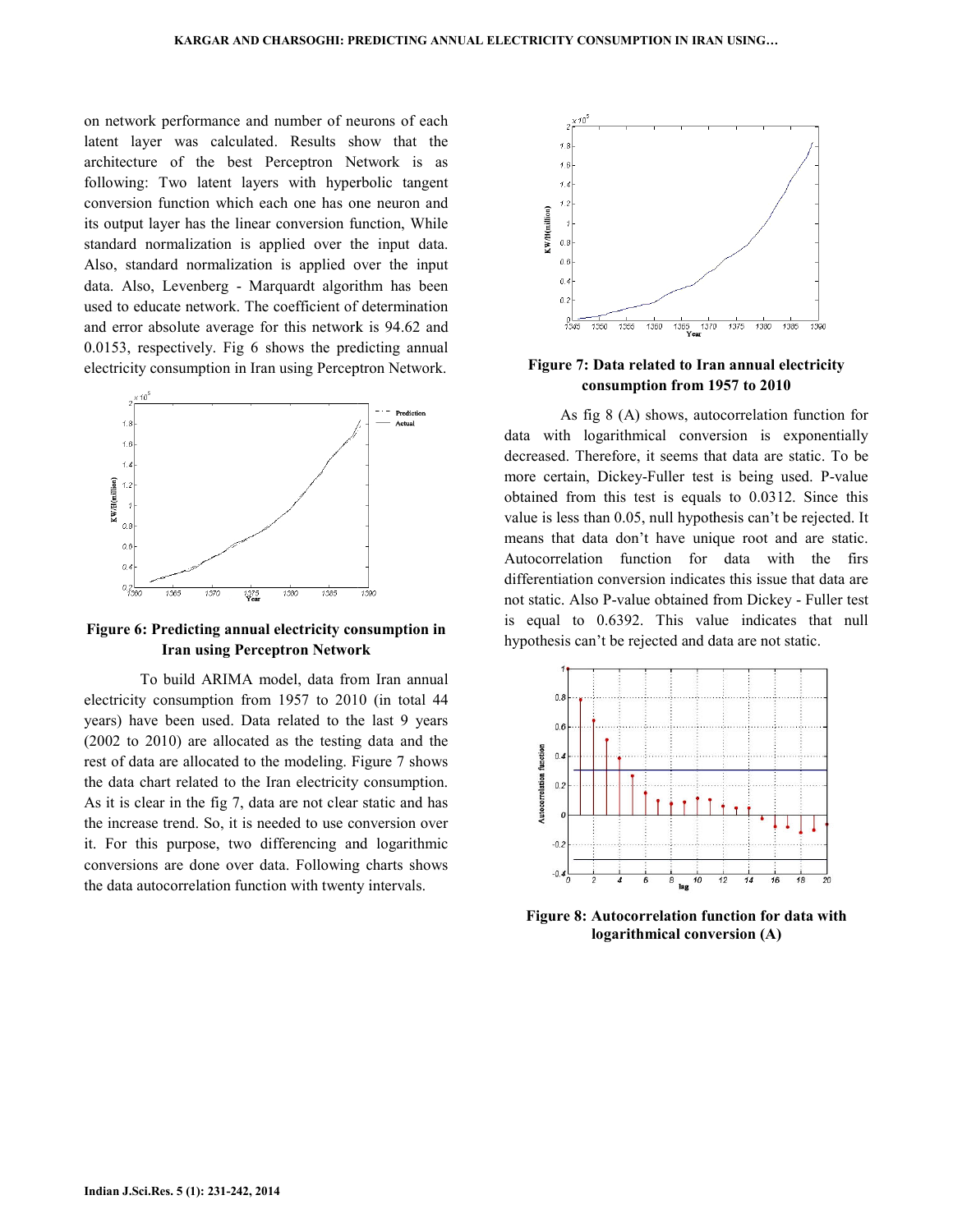

Figure 8: Autocorrelation function for data with the first conversion (B)

Now, it is the time to identify the model kind and Now, it is the time to identify the model kind a rank. To do this, ACF and PACF charts are being used which are given in fig (A) and fig 9, respectively.



Figure 9: Partial Autocorrelation function for data Partial Autocorrelation with logarithmical conversion

Due to charts of Autocorrelation and partial Autocorrelation function, for auto-return rank p= 1, 2 and for the moving average rank  $q=1, 2, 3, 4, 5$ , have been considered to estimate and determine the parameters of primary model. Therefore, 18 primary models are chosen to be studied. In the next step, parameters of primary models are estimated. Those categories of models which their coefficients are not in [-1, 1] domain, are eliminated. After determination of acceptable models, among them, the best model based on AIC and SBC criteria are chosen that results show that ARIMA (1, 5) model has to be chosen. Due to charts of Autocorrelation and partial ocorrelation function, for auto-return rank  $p=1$ , 2 and the moving average rank  $q=1, 2, 3, 4, 5$ , have been sidered to estimate and determine the parameters of nary model. Th residuals, Ljung-Box test is being used which has been shown in table 2 in 3 legs, 12, 18, 24.

Table 2: Ljung-Box test to check the chosen random model's residuals

| p-value | Critical<br>value | Freedom<br>degree | Statistic | Leg |
|---------|-------------------|-------------------|-----------|-----|
|         |                   |                   |           |     |
|         |                   |                   |           |     |
|         |                   |                   |           |     |

As it is shown in table 2, in all 3 cases, testing statistic value is less than critical value (P-value $> 0.05$ ). So, null hypothesis is not rejected and shows the random residuals. Therefore, the final model is ARIMA (1, 5) model. In fig 10, prediction of annual electricity consumption in Iran has been shown.



Figure 10: Prediction of annual electricity consumption in Iran

## COMPARISON AND EVALUATION OF PREDICTION MODELS

So far, 3 models for predicting annual electricity consumption in Iran have been proposed using Narx Neural Network, Time Series Series ARIMA Model and Perceptron Neural Network. In these models, parameters are determined so that the best sense for predicting electricity consumption is obtained. Predicting obtained from each of models has been brought in table 3.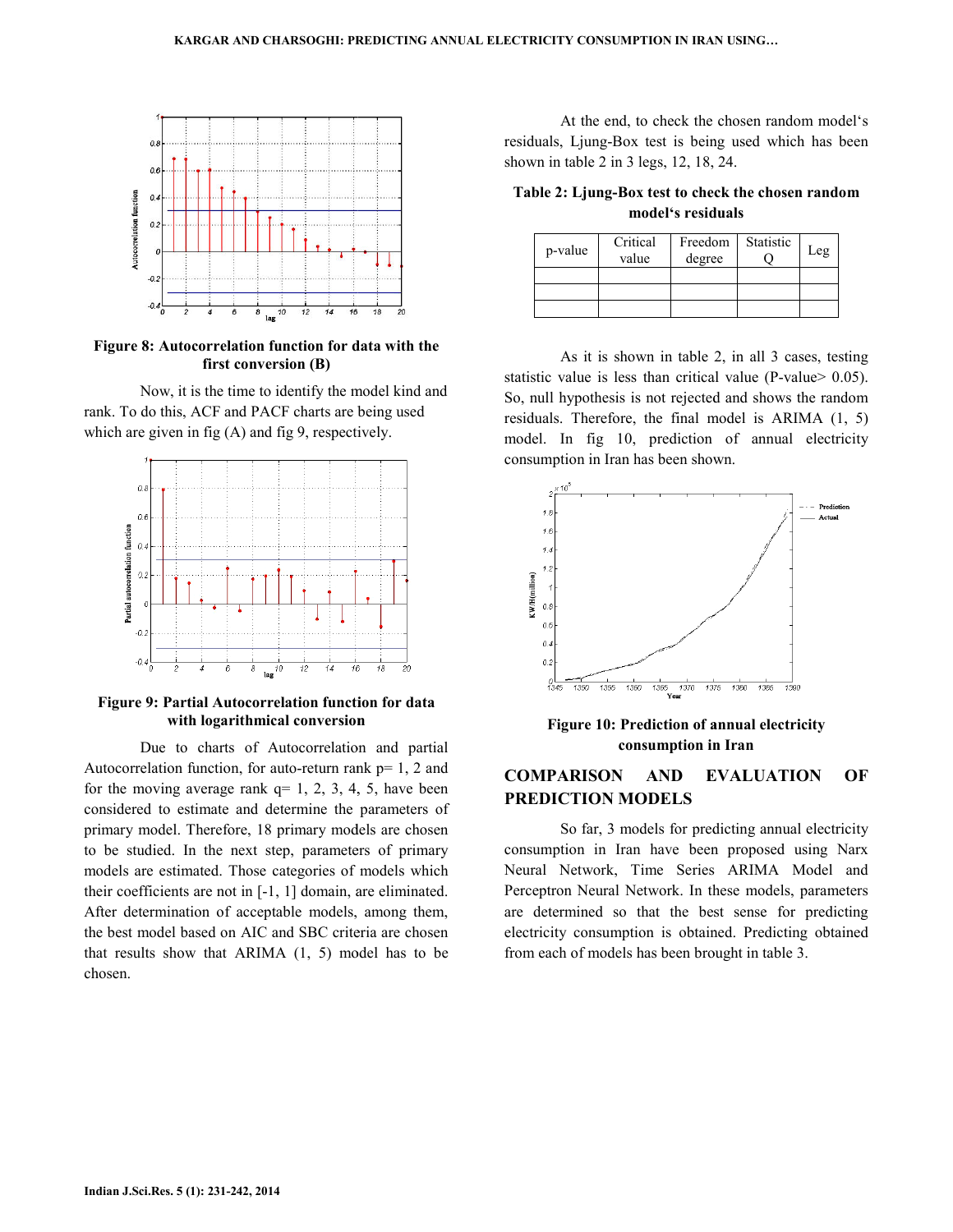| <b>MAPE</b> | Year |      |      |      | Model                     |  |
|-------------|------|------|------|------|---------------------------|--|
|             | 2010 | 2009 | 2008 | 2007 |                           |  |
|             |      |      |      |      | Real data                 |  |
|             |      |      |      |      | Narx Neural Network       |  |
|             |      |      |      |      | Perceptron Neural Network |  |
|             |      |      |      |      | <b>ARIMA</b> Model        |  |

|  | Table3: Predicting electricity consumption by obtained models |  |  |
|--|---------------------------------------------------------------|--|--|
|  |                                                               |  |  |

To compare the mean of values obtained from prediction of 3 designed models, variance analysis test is being used which investigates 2 following hypotheses:

To compare the mean of values obtained from<br>
tion of 3 designed models, variance analysis test is<br>
used which investigates 2 following hypotheses:<br>
used which investigates 2 following hypotheses:<br>
MAPE error would be chose and confidence level of %5 is chosen for the test. If null hypothesis was not rejected, the model which has the least MAPE error would be chosen as the best model. Otherwise, with rejecting null hypothesis, Duncan's multiple range tests is used to determine the best model. Results obtained from variance analysis test have been brought in table 4:

indicate the average of valuesestimated by real data,Narx Neural Network, Time

|  | Table 4: Results obtained from variance analysis test |  |  |  |  |
|--|-------------------------------------------------------|--|--|--|--|
|--|-------------------------------------------------------|--|--|--|--|

| p-value | F Value | Square of mean | Freedom degree | Square of sum | Changes resource |
|---------|---------|----------------|----------------|---------------|------------------|
| 0.9053  | 0.18    | $2.438e+7$     |                | $7.315e+7$    | Intergroup       |
|         |         | $.326e + 8$    |                | 1.591e+9      | <b>Block</b>     |
|         |         |                |                | $.664e+9$     | Sum              |

As it is shown in table 4, null hypothesis is not rejected (the average of real data and 3 prediction models are equal). So, Narx neural model which has the least MAPE error is chosen as the best model.

## Prediction of 2011 and Comparison with the Real Statistic

 As it was previously mentioned, in this study, we intend to study the effect of issues and factors of 2011 such as Subsidy Reform project and sanction on the annual electricity consumption in Iran. So, in this part, we estimate the electricity consumption using designed Narx neural network. Fig 11 shows this prediction. As it is shown in table 4, null hypothesis is not<br>cted (the average of real data and 3 prediction models<br>equal). So, Narx neural model which has the least<br>PE error is chosen as the best model.<br>**ediction of 2011 and Compari** it is shown in table 4, null hypothesis is not<br>
average of real data and 3 prediction models<br>
So, Narx neural model which has the least<br>
Table 5: Real and prediction value of electricity<br>
is chosen as the best model.<br> **Con** 



Figure 11: prediction of electricity consumption in 2011

consumption in Iran has been given in table 5.

#### Table 5: Real and prediction prediction value of electricity consumption in 2011 2011(KW/H)

| Prediction value of        | Real value of electricity |  |  |
|----------------------------|---------------------------|--|--|
| electricity consumption in | consumption in 2011       |  |  |
| KW/H<br>2011               | KW/H                      |  |  |
|                            |                           |  |  |

As results in table 5 shows, prediction shows that electricity consumption in 2011 has to be around 194845MKW/ H, but with performing Subsidy Reform project; this value decreased about 3.5% due to 1.2% error of network and reached to the 1988165MKW/ H H. So this result can be concluded that that issues and factors of 2011 such as Subsidy Reform project and beginning of sanction cause to decrease the electricity consumption in Iran in 2011.

## **CONCLUSION**

In this study, we have tried to propose a a model to predict Iran annual electricity consumption using neural networks. To do this purpose, Narx neural network has been used and data of population, GNP, import and export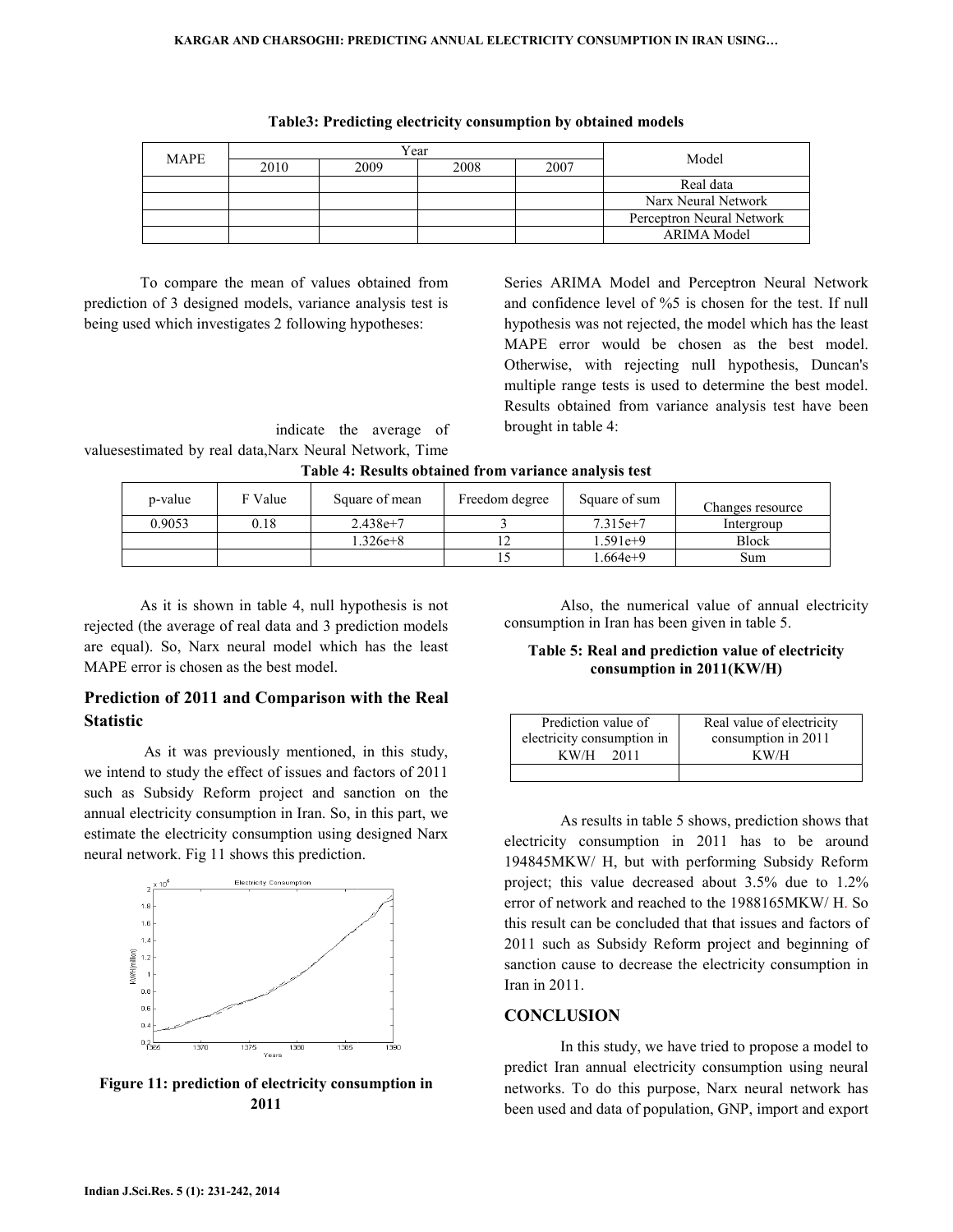with 2 stage time delay are inserted into the network as the input vector. Also in this study, logarithmical preprocessing over the input data causes improvement in performance. To compare the results obtained from this network, 2 methods of ARIMA regression Model and Perceptron Neural Network were used and results obtained from these 3 networks were compared using variance analysis test. Results showed that Narx neural network has had the closer prediction to the real data. So, Iran electricity consumption in 2011 has been estimated using Narx neural network. Also, results showed that issues and factors of 2011 such as Subsidy Reform project and beginning of sanction could decrease the electricity consumption in Iran about 3.5%.

## **REFERENCES**

- Amjadi, M.H., H. Nezamabadi-pour, and M.M. Farsangi. (2010). "Estimation of electricity demand of Iran using two heuristic algorithms". EnergConvManage,Vol. 51, p. 493-497.
- Kavaklioglu, K., et al. (2009). "Modeling and prediction of Turkey's electricity consumption using Artificial Neural Networks". Energy Conversion and Management, Vol. 50(11), p. 2719-2727.
- Azadeh, A., S.F. Ghaderi, and S. Sohrabkhani. (2007). "Forecasting electrical consumption by integration of Neural Network, time series and ANOVA". Applied Mathematics and Computation, Vol. 186(2), p. 1753-1761.
- Azadeh, A., S.F. Ghaderi, and S. Sohrabkhani. (2008). "Annual electricity consumption forecasting by neural network in high energy consuming industrial sectors. Energy Conversion and Management, Vol. 49(8), p.2272-2278.
- Padmakumari, K., K.P. Mohandas, and S. Thiruvengadam. (1999). "Long term distribution demand forecasting using neuro fuzzy computations. International Journal of Electrical Power & Energy Systems, Vol. 21(5), p. 315-322.
- Azadeh, A., et al. (2009). "A hybrid simulation-adaptive network based fuzzy inference system for improvement of electricity consumption estimation". Expert Systems with Applications, Vol. 36, p. 11108-11117.
- Azadeh, A., et al. (2007). "Integration of artificial neural networks and genetic algorithm to predict electrical energy consumption". Applied Mathematics and Computation, Vol. 186(2), p. 1731-1741.
- Azadeh, A., M. Saberi, and O. Seraj. (2010). "An integrated fuzzy regression algorithm for energy consumption estimation with non-stationary data: A case study of Iran". Energy, Vol. 35(6); p. 2351-2366.
- Yalcinoz, T. and U. Eminoglu. (2005). "Short term and medium term power distribution load forecasting by neural networks". EnergConv Manage, Vol. 46, p. 1393-1405.
- Hsu, C.C.H. and Y.C.H. Chen. (2003) "Regional load forecasting in Taiwan – applications of artificial neural networks". EnergConv Manage, Vol. 44, p. 1941-1949.
- Beccali, M., et al. (2004) "Forecasting daily urban electric load profiles using artificial neural networks". EnergConv Manage, Vol. 45, p. 2879-2900.
- Azadeh, A., S.F. Ghaderi, and S. Sohrabkhani. (2008) "A simulated-based neural network algorithm for forecasting electrical energy consumption in Iran". Energy Policy, Vol. 36(7), p. 2637-2644.
- Ekonomou, L. (2010) Greek long-term energy consumption prediction using artificial neural networks". Energy, Vol. 35, p. 512-517.
- Meng, M. and D. Niu.(2011) "Annual electricity consumption analysis and forecasting of China based on few observations methods". EnergConv Manage, Vol. 52, p. 953-957.
- Ceylan H, Ozturk HK. (2004) "Estimating energy demand of Turkey based on economic indicators using genetic algorithm approach". Energy Convers Manage, Vol.45(15–16), p.2525–37.
- Kheirkhah, A., et al.(2013) "Improved estimation of electricity demand function by using of artificial neural network, principal component analysis and data envelopment analysis". Computers & Industrial Engineering, Vol. 64, p. 425-441.
- Kolen, J.F. and S.C. Kremer. (2001) "A field guide to dynamical recurrent networks". Wiley-IEEE Press.